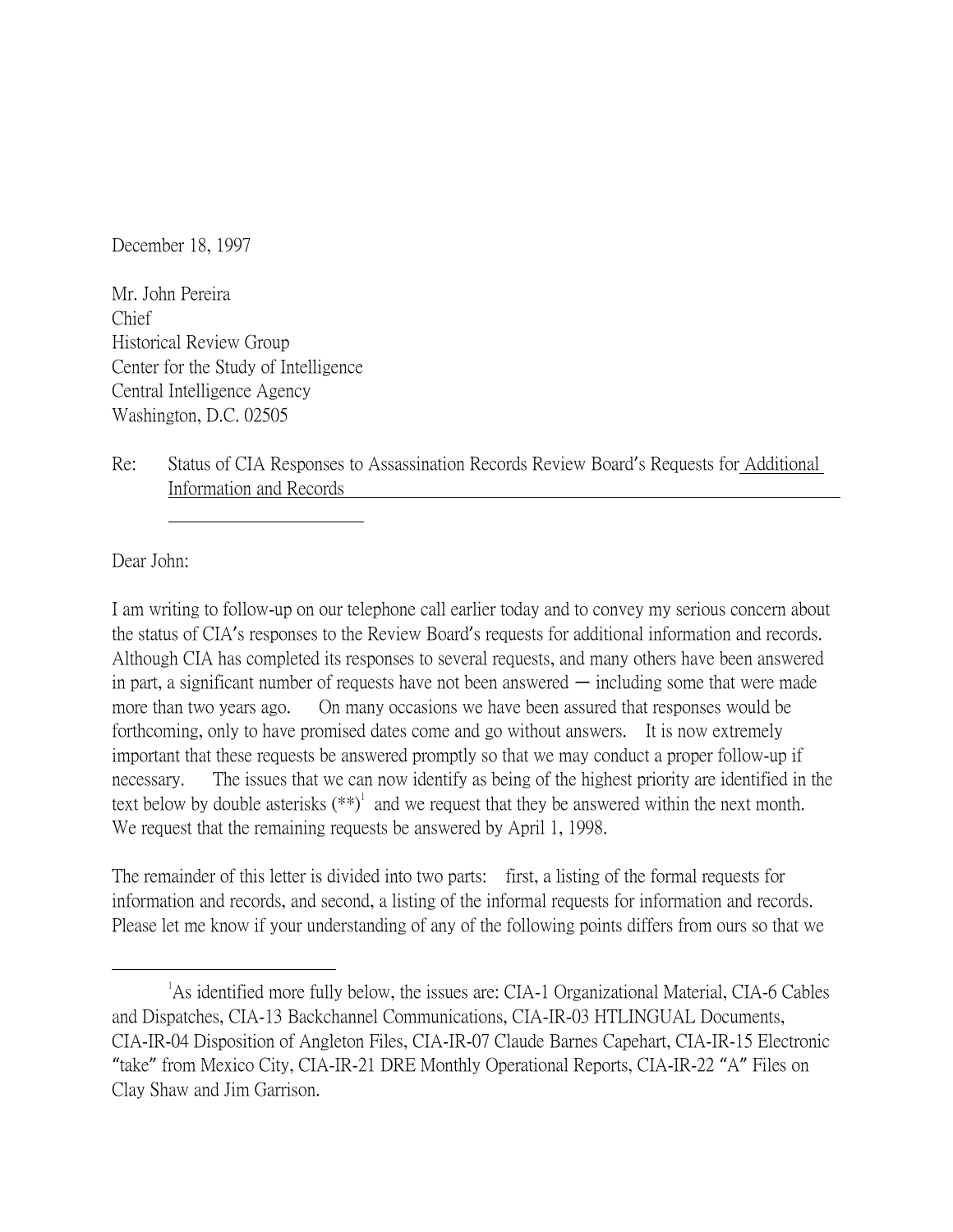can resolve any potential discrepancies.

### Formal Requests

\*\*CIA-1 Organizational Material.

CIA promptly collected a great deal of information responsive to this request and made it available for inspection.

On January 7, 1997, the ARRB staff identified a number of these records that should enhance the historical understanding of the assassination by providing background information on CIA records. CIA was to have reviewed the DO and DS&T organizational material during the spring and summer of 1997 to re-examine some of the proposed redactions. Several documents have been cleared by the directorate IRO's for either release in full or release with minor redactions. These are:

## DCI

|    | --Organization of the Office of the Director 1963<br>--Mission Statements for 1959, 1962, 1965, and 1966<br>--some Office of the Director notices<br>--OGC and IG Mission Statements for 1964, 1966, 1969, 1975, and 1976<br>--OLC Mission Statement for 1975 and 1976                                               |
|----|----------------------------------------------------------------------------------------------------------------------------------------------------------------------------------------------------------------------------------------------------------------------------------------------------------------------|
| DI | --Organization and Functions of the DI pre-1961<br>--Organizational Charts for 1961, 1964, and 1969<br>--Mission Statements for 1961, 1963, 1964, 1966, and 1970                                                                                                                                                     |
| DA | --Mission Statements 1957, 1958, 1960, 1963, and 1974<br>--Organizational Chart 1958, 1960, 1961, 1962, 1964, and 1966<br>--Office of Security Organizational Charts for 1956, 1958, 1962, 1963, 1966, 1967,<br>1969, and 1975<br>--Office of Security Mission Statements for 1958, 1962, 1963, 1966, 1969, and 1975 |

The ARRB staff is willing to consult with CIA as soon as the records are ready to determine whether they should be designated "assassination records" or whether they can be made available publicly in a manner similar to the material from the 1996 Boston trip. CIA should be aware, however, that these materials will be presented to the Board at its January meeting. Accordingly, these materials must be ready for the Review Board staff by January 12, 1998.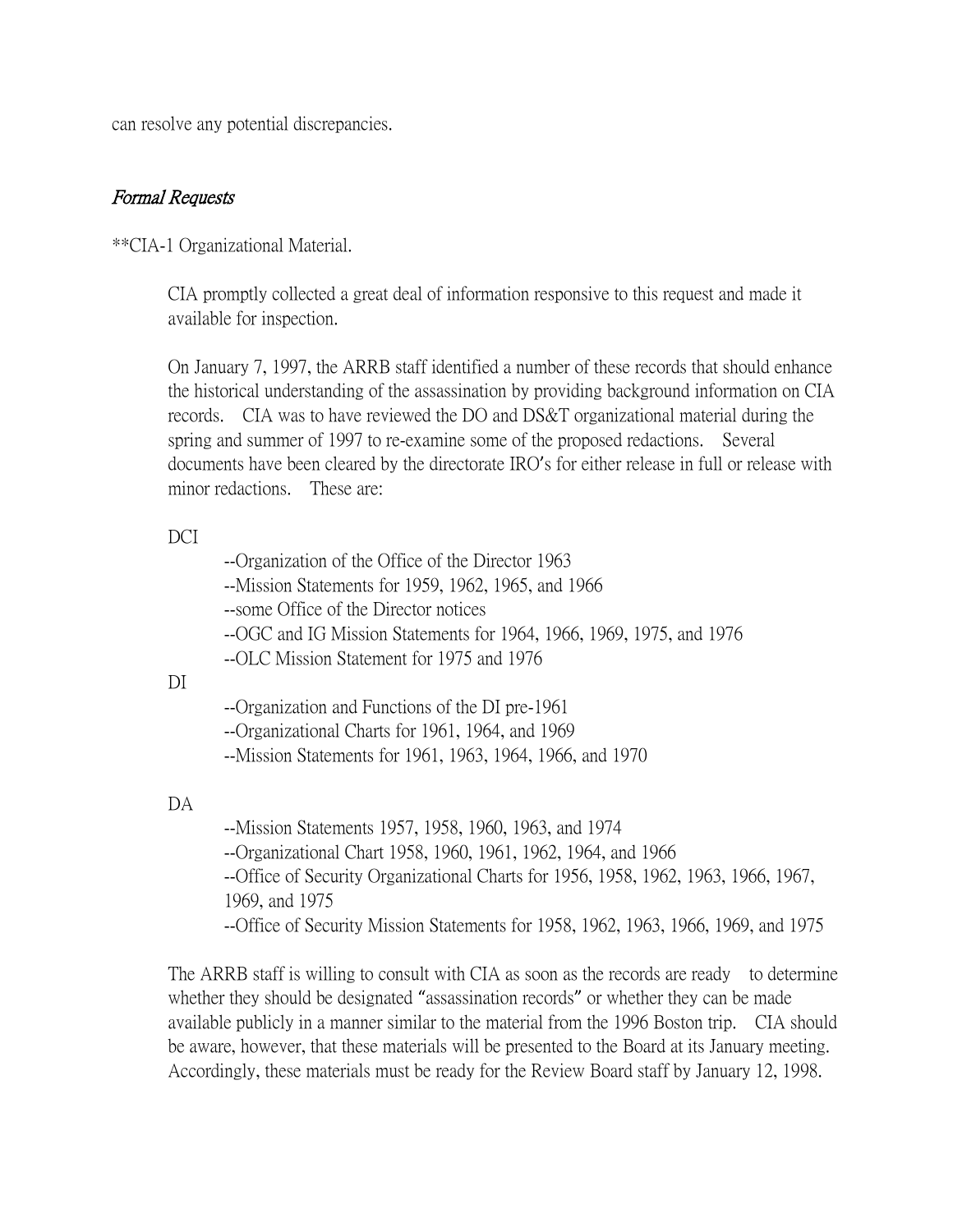CIA-2 through CIA-5.

These requests have been completed and no further action is needed by CIA.

\*\*CIA-6 Cables and Dispatches.

The Review Board first made this request on September 11, 1995. On September 11, 1995, CIA agreed to make these materials available by December 1995. On October 1, 1996, CIA agreed to make these materials available by November 1996. Most recently, CIA has stated that these cables are not available as a chronological group; if it is not possible or is unduly burdensome to retrieve these cables, CIA should write a memorandum to that effect.

We are aware that many of the cables requested are already in the JFK files, but not all are included. Those that we have not been able to locate in the collection include: Mexico City Station to Headquarters (September 26-30, 1963); Headquarters to Mexico City Station (September 26-30, 1963); JMWAVE to Headquarters (September 26-November 21, 1963); Headquarters to JMWAVE (September 26-November 21, 1963); and all traffic between the Mexico City Station and JMWAVE for the periods September 26-October 20, 1963 and November 22-December 30, 1963.

CIA-7 Histories.

The Review Board first requested access to several internal CIA histories and to indices of histories on November 8, 1995. On August 8, 1996, after reviewing a list of histories that CIA provided, the ARRB staff designated approximately sixty histories for which further review was sought. To date, the ARRB staff has reviewed twelve histories that CIA has made available and has made suggestions with respect to further processing of some of those histories. The ARRB staff appreciates the cooperation it has received from HRG in our review of the histories. CIA should continue to make the remaining histories available on a continuing basis in consultation with the ARRB.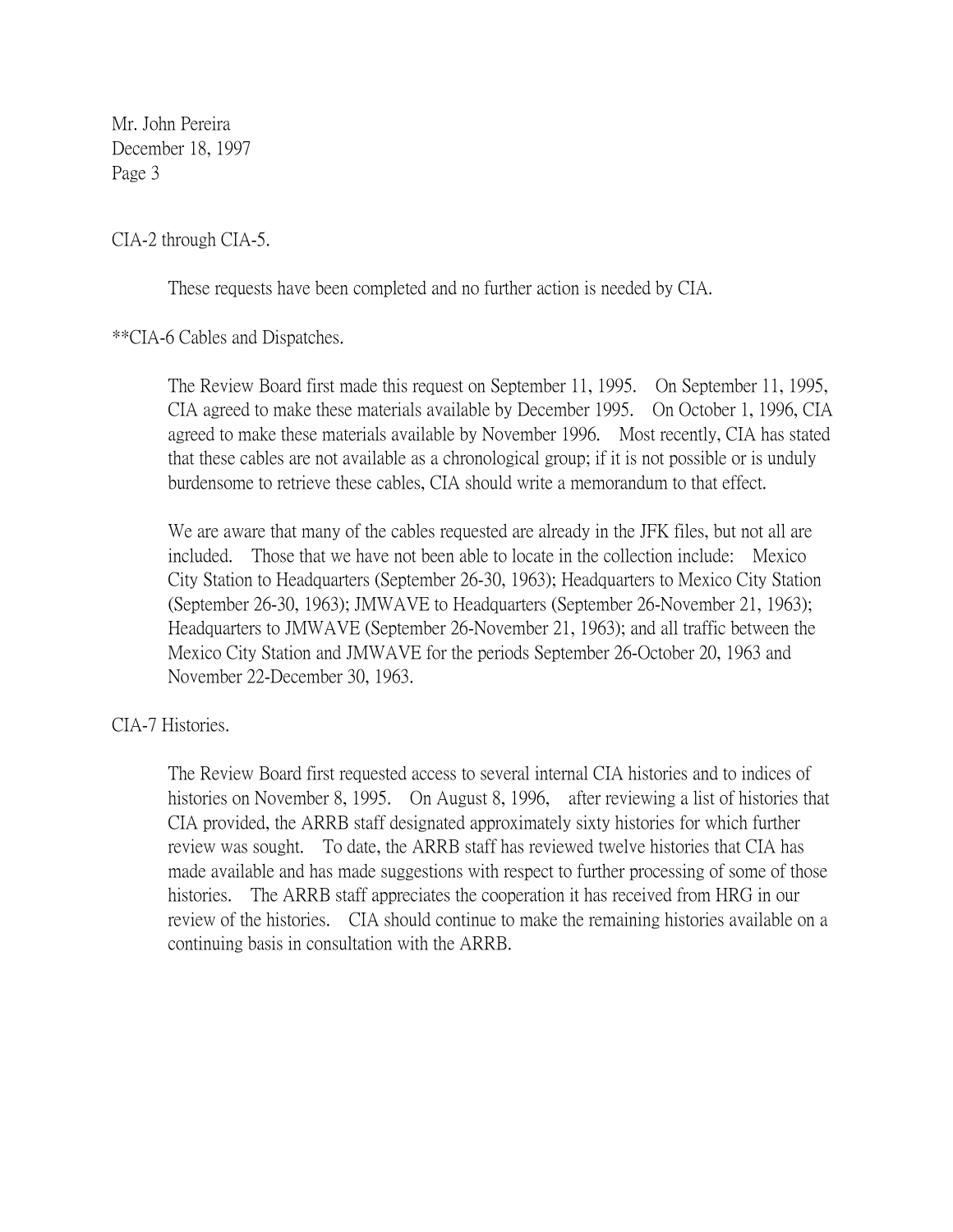CIA-8 Intelligence Community Staff Records.

The Review Board first requested information on the Intelligence Community Staff on March 1, 1996. On October 1, 1996, CIA agreed to report on the status of this request within two weeks. While we understand that this request turned out to be more difficult and complicated than originally envisioned, the Review Board has not yet received any substantive response.

CIA-9 Intelligence Community Publications on Cuba or USSR (November 20-30, 1963).

The LBJ Library has identified several publications for mandatory review.<sup>2</sup> The DI has provided additional documents which were requested. Michelle Combs reviewed the materials and identified some that should be made available to the public. No further DI tasking is anticipated on this request.

CIA-10 Interagency Source Register.

CIA has provided a full description of the ISR, which should now be submitted as a formal response to the Review Board's request. Once the formal statement is provided, this request will be complete. (Under separate cover, the Review Board provided an additional request for information and records, CIA-17-Draft, which provided a list of names that we requested CIA check against the Interagency Source Register. Several files were requested from this search. Additional biographical material to narrow the search on several names will be provided by the ARRB staff.)

CIA-11 Sylvia Duran Materials.

This request is complete.

 $\overline{a}$ 

<sup>&</sup>lt;sup>2</sup>They include:

Intelligence Report (11/22/63; 11/23/63; 11/24/63; 11/26/63; 11/27/63; 12/11/63; 12/13/63; 12/18/63; and 12/20/63).

Intelligence Memorandum (11/23/63; 11/24/63; 11/25/63; 11/25/63; 4/20/64; and 10/16/64). President*'*s Intelligence Checklist (11/23/63; 11/24/63; 11/25/63; 11/26/63; 11/27/63; 11/28/63; and 11/30/63).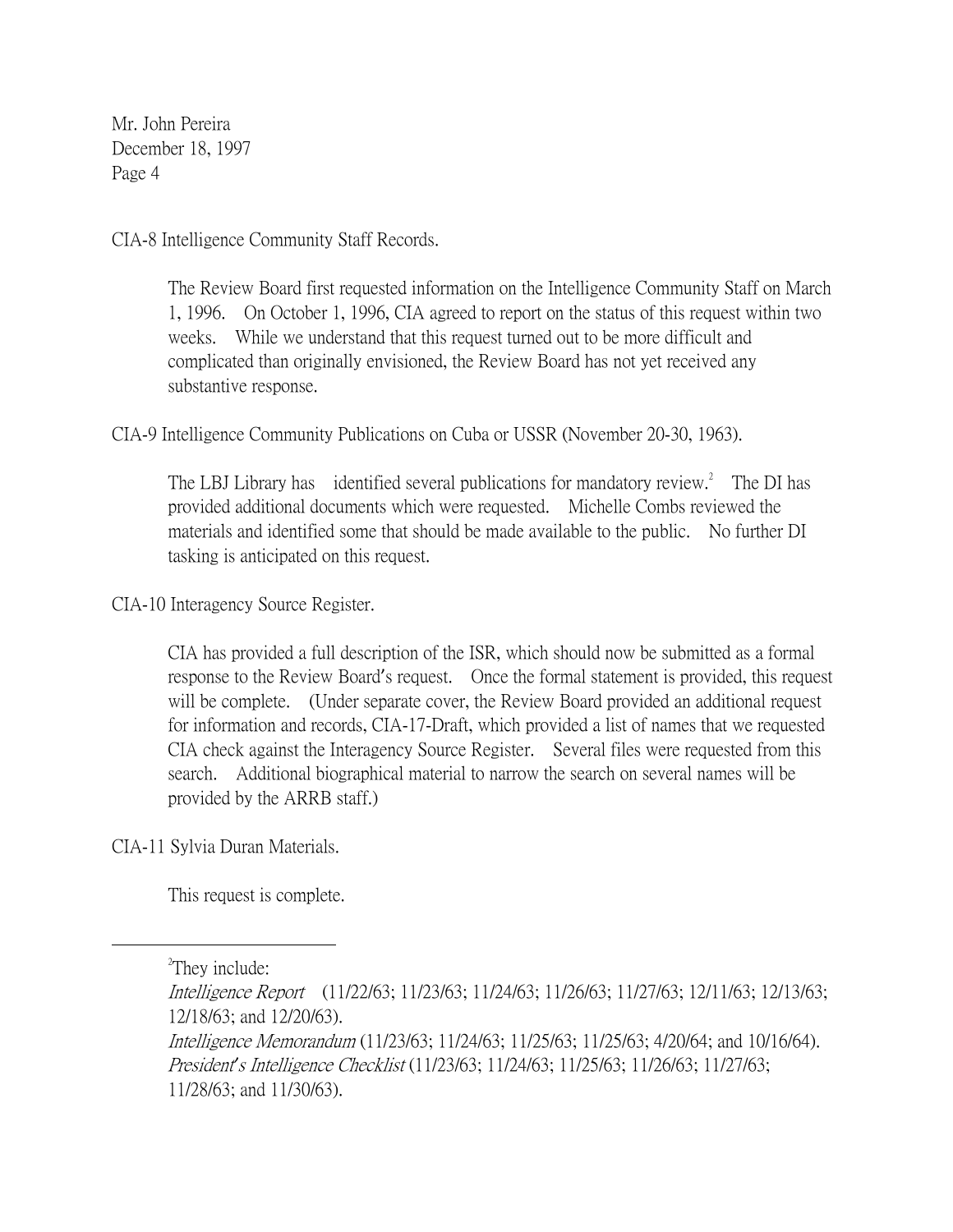CIA-12 JMWAVE and David Sanchez Morales.

On May 22, 1996, the Review Board requested access to "all 201 files, personnel files, Office of Security files, P-files, or any other files" relating to five persons allegedly connected to JMWAVE. In response to this request, CIA has provided numerous records which were located in the Sequestered Collection. Since that time CIA has provided the requested files on only one of the five individuals. We are still awaiting the files on Ted Shackley, Ron Cross, Bart Henry, and Doug Gupton.

\*\*CIA-13 Mexico City Backchannel Communications.

This request, dated November 1, 1996, was raised at the DO follow-up briefing on April 1, 1997. An additional clarification question as to whether a "privacy" channel for sensitive communications existed during the period 1959-1964 was submitted on October 28, 1997. CIA has provided no response and no time frame for a response.

CIA-14 Mexico City Station Annual Reports.

This request, dated December 23, 1996, was raised at the DO follow-up briefing on April 1, 1997. CIA has provided no response and no time frame for a response.

CIA-15 Win Scott Files Identified in Russ Holmes Files.

This request is complete.

CIA-16 Oswald Pre-Assassination Files.

The ARRB has reviewed the Oswald file from the Office of Security and declared it to be an assassination record. Our understanding is that this file will be processed for review under the JFK Act. HRG reportedly received a lengthy answer from the Office of Security on the LHO files and a formal response to the Review Board's request is in process. Once the formal statement is provided, this request will be complete.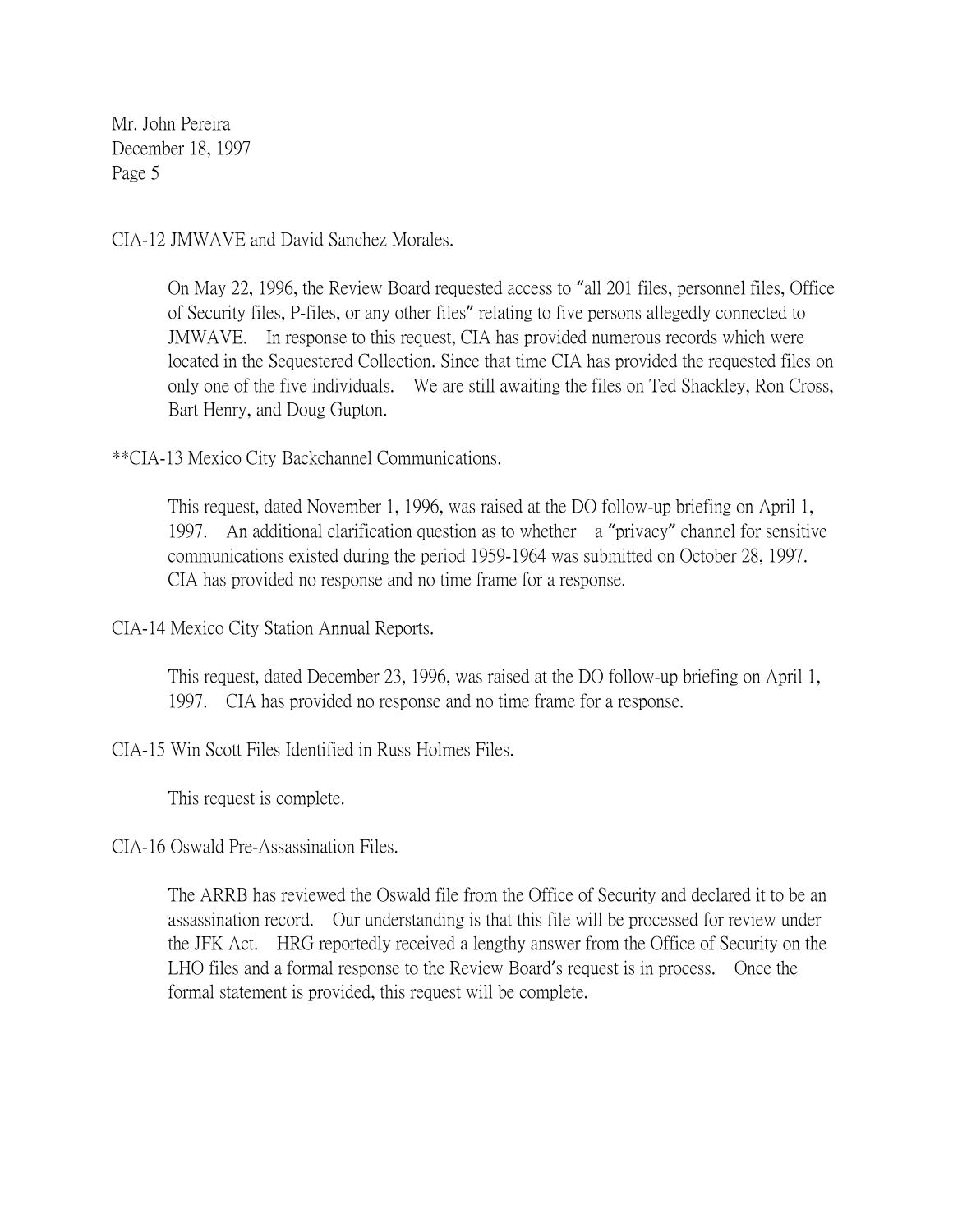## Informal Requests

Each of the following informal requests was previously made to CIA. For future reference, they will be referred to by the "Informal Request" (IR) number provided below.

CIA-IR-01 Personnel Assigned to Post from 1959-64 (see RIF 104-10065-10199).

This request is complete.

CIA-IR-02 Location of Cable Identified in JFK 1993.07.20.10.18:29:650630.

This request is complete.

\*\*CIA-IR-03 Full Computer Search for List of Documents in HTLINGUAL File.

CIA agreed to undertake a computer run for all HTLINGUAL documents in April 1997. To date, no response has been received by ARRB. All computer searches for these documents should be documented in a formal letter for the record.

\*\*CIA-IR-04 Disposition of Angleton's Files.

The Review Board seeks to ensure that it has taken all reasonable steps to account for any files that James Jesus Angleton possessed or controlled that related to the assassination and to Lee Harvey Oswald. Because of the perceived controversy surrounding the disposition of Angleton's files, the Review Board believes it prudent to obtain a clear understanding of the types of files that he maintained and their ultimate disposition. (The Review Board does not seek to explore any subjects in Angleton's files beyond those that may have pertained to the assassination.) To date, CIA has made available certain documents provided by the CIC and the case files for Mangold v. CIA. The Review Board requests any additional information in the possession of CIA that would explain the disposition of Angleton's files.

In addition, the ARRB staff's review of the *Mangold v. CIA* files designated additional documents from those files as assassination records. These documents are: Tab D, documents Nos. 95, 109-116, 120, and 121; and from the Denied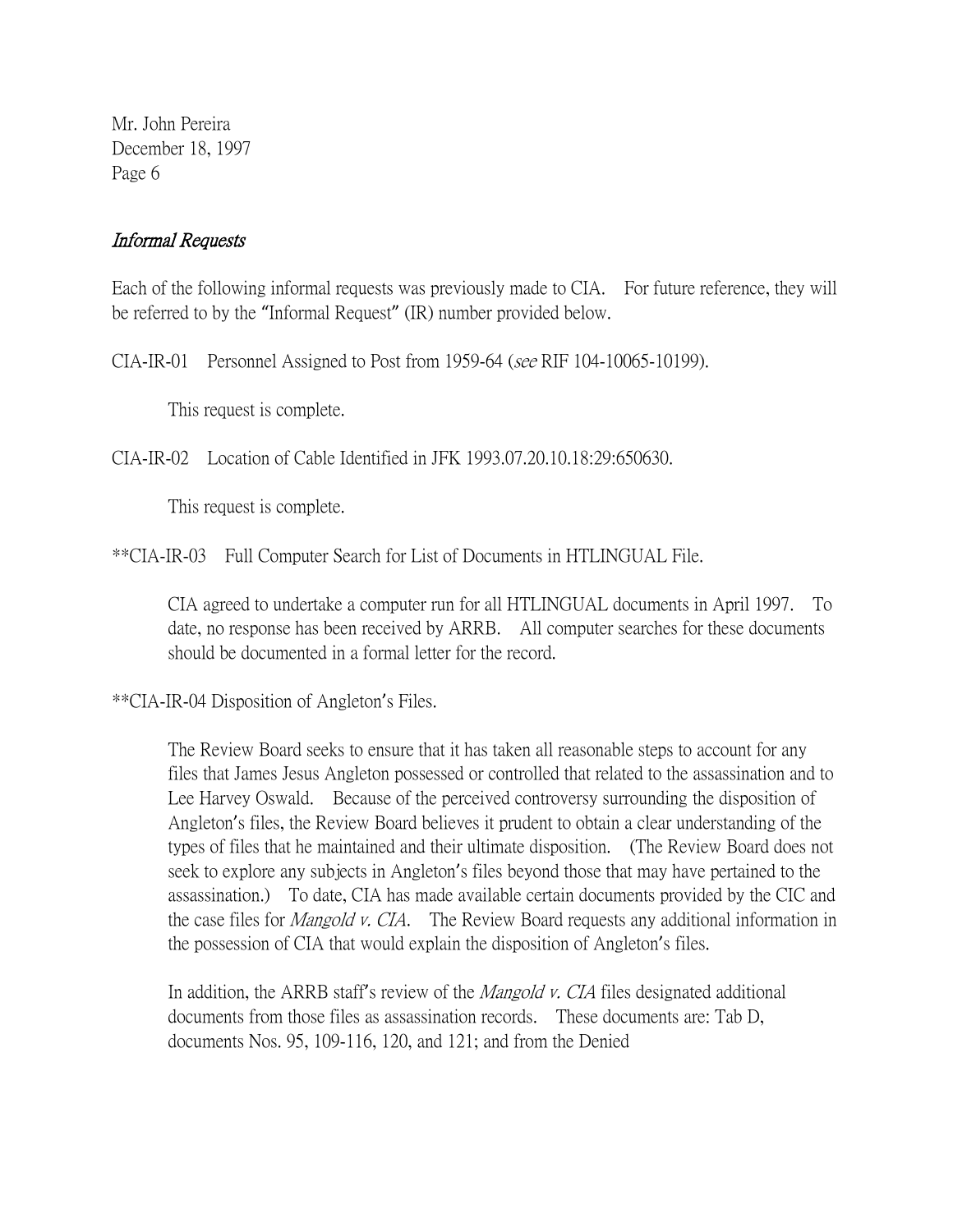> Documents file: documents Nos. 496, 498, 499, 500, and 510. The Review Board is awaiting confirmation that these documents are at HRG for processing.

CIA-IR-05 Possible Foreign Source for Records on Oswald.

CIA was informally requested to use its contacts to pursue certain records related to Oswald that were orally described to CIA. The Review Board understands that the CIA has taken steps to pursue these records.

CIA-IR-06 QKENCHANT.

The Review Board seeks information regarding the purpose of QKENCHANT and its connection with Clay Shaw, Howard Hunt, and Monroe Sullivan.

The Review Board was initially provided some information in regard to this request that now appears to be incorrect. CIA is now seeking additional information to correct or to clarify its previous answers. The Review Board seeks an immediate, full, and accurate formal response to this request. Once the formal statement is provided, this request will be complete.

\*\*CIA-IR-07 Claude Barnes Capehart.

The ARRB staff has reviewed all records that CIA has been able to locate to date. During the course of this review, additional questions were raised that CIA agreed to pursue. CIA also agreed to conduct additional searches to determine whether there may be additional retrievable records on Mr. Capehart. The Review Board seeks a full and accurate formal response to this request. Once the formal statement is provided, this request will be complete.

CIA-IR-08 Unredacted Copy of the "Family Jewels" Memoranda.

ARRB has reviewed a redacted version of the "Family Jewels." Additional questions have been raised. At meeting between HRG, ARRB and the DCI/IRO on December 11, 1997, specific redacted pages were identified for ARRB staff review. These pages should be made available as soon as possible.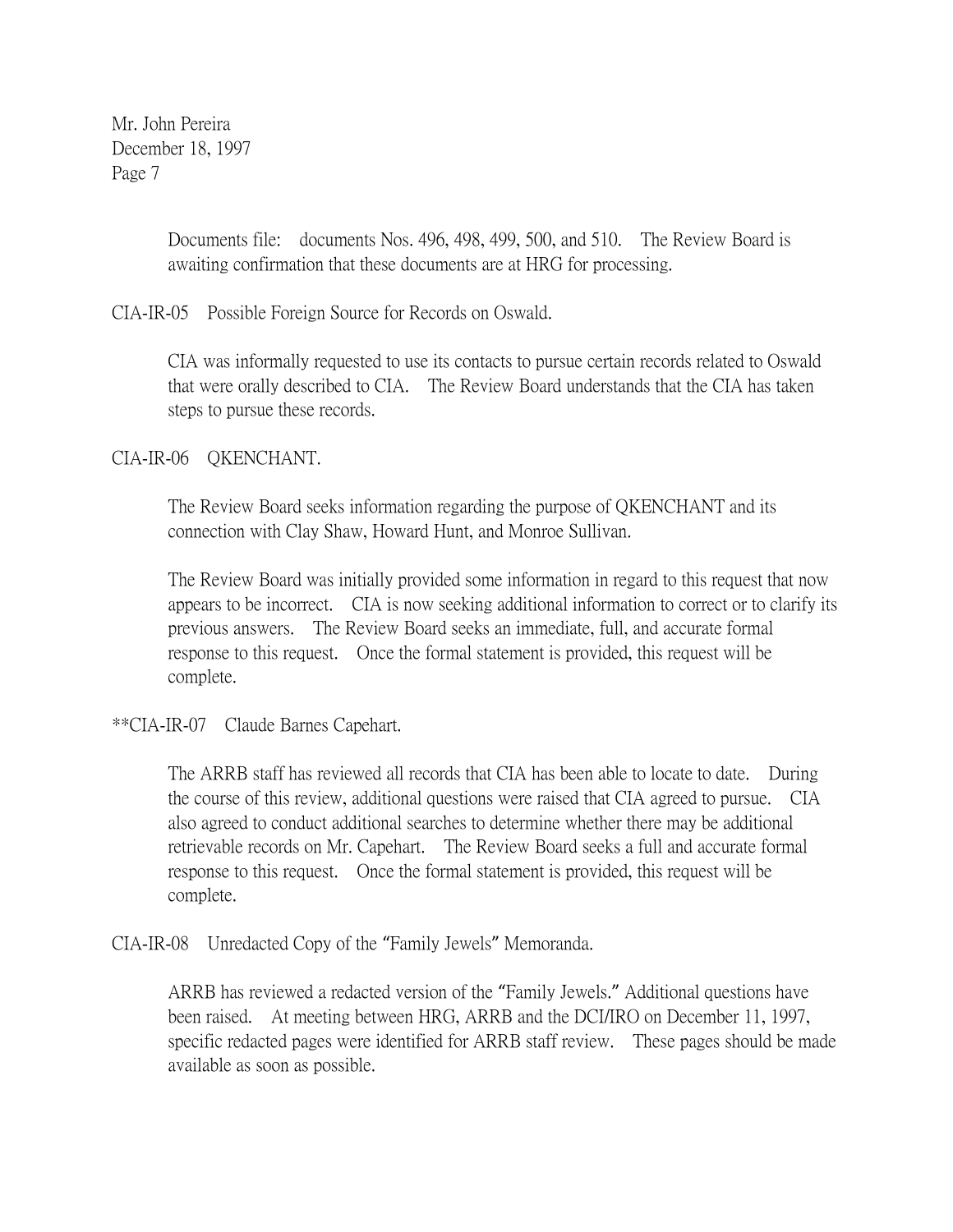### CIA-IR-09 George Bush Computer Search.

The Review Board provided CIA with a copy of an FBI document, dated November 29, 1963, prepared under the name of John Edgar Hoover, which states: "The substance of the foregoing information [on the assassination of President Kennedy] was orally furnished to Mr. George Bush of the Central Intelligence Agency . . . ." We have been informed that the DO has no record of a "George Bush" being in the employ of CIA in 1963 with the exception of Mr. George William Bush who has already given a sworn affidavit that he is not the "George Bush" in question. It is our understanding that the CIA has confirmed that the search query included George Herbert Walker Bush prior to 1970. CIA should determine whether George Herbert Walker Bush is the person to whom the memorandum refers and should provide a definitive statement regarding the scope of its search and the basis of its conclusion. Any and all personnel files of George Herbert Walker Bush should be reviewed to determine whether he had any affiliation with CIA during the 1963 period. Once the formal statement is provided, this request will be complete.

### CIA-IR-10 IG Reports.

 $\overline{a}$ 

CIA will determine whether the IG's office maintains an index or inventory of its reports and determine whether the IG's office prepared a report on the handling of Oswald. Since April 1997, CIA has had no response and no time frame for a response.

# CIA-IR-11 Warren Commission Critics.

We are asking that CIA determine whether it possesses any files or records on Warren Commission critics Edward J. Epstein, Josiah Thompson, Mark Lane, Harold Weisberg, or Sylvia Meagher. The Review Board is not requesting information *per se* regarding any FOIA requests by these individuals or any Public Affairs news clippings.<sup>3</sup> Since April 1997, CIA has had no response and no time frame for a response.

<sup>&</sup>lt;sup>3</sup>To the extent that CIA possesses FOIA files or records on any of these individuals, and to the extent that those records contain information that was not filed with the courts, such records **are being** requested for review by the Review Board.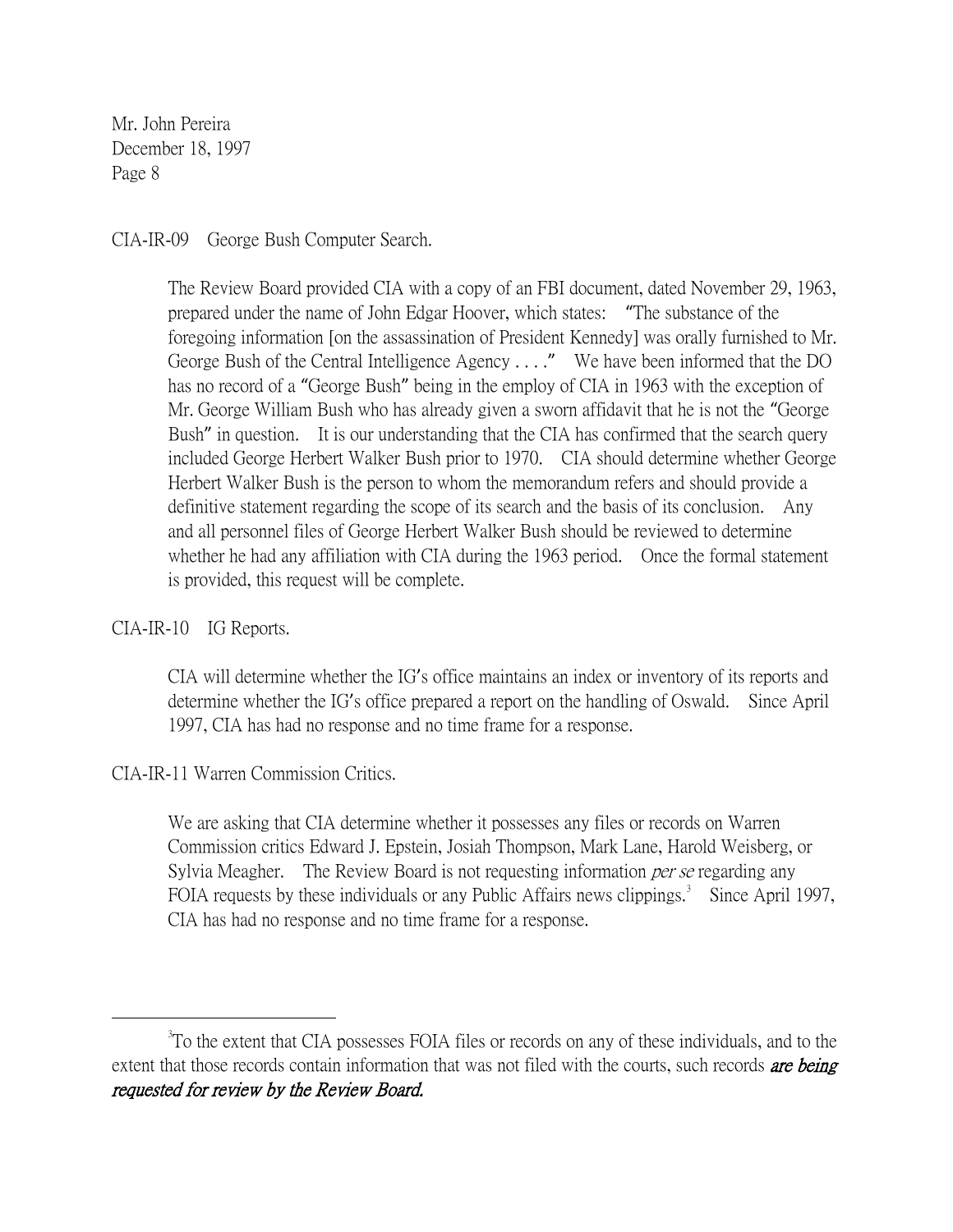CIA-IR-12 Contacts with Journalists or Publishing Houses.

The Review Board seeks to determine to what extent, if any, CIA might have attempted to influence any journalists or publishers regarding public discussion of the assassination. This request, originally discussed in March 1997, was raised at the DO follow-up briefing on April 1, 1997. CIA has had no response and no time frame for a response.

CIA-IR-13 Office or Person Dealing with Organized Crime and Cuba.

The Review Board requested that CIA make a particular personnel file available. The file was made available by CIA for review. The Review Board seeks a full and accurate formal response to this request detailing any and all searches made and the results of those searches. Once a formal statement is provided, this request will be complete.

CIA-IR-14 Breckinridge Files.

CIA (OGC) will determine the disposition of the files of Scott D. Breckinridge. CIA has had no response and no time frame for a response.

\*\*CIA-IR-15 Electronic "take" from Mexico City Station.

The Review Board has for some time been attempting to determine whether it has had access to all of CIA's surveillance "take" from the Cuban and Soviet facilities in Mexico City at the time of the Oswald visit and in the immediate wake of the assassination. On numerous occasions, the Review Board has asked whether there was any surveillance take in addition to what is currently in the collection.

On March 18, 1997, the Review Board provided additional leads to CIA to assist it in answering these questions. The DO has agreed to check Headquarters records for the file referenced in HMMW 12454, to search for the crypts cited in this document, and to search for HMMA 20307 and other cables or dispatches cited in this document.

In addition, the DS&T will query its offices for possible records on Mexico City and Cuba and for the present location of Staff D records. Regardless of the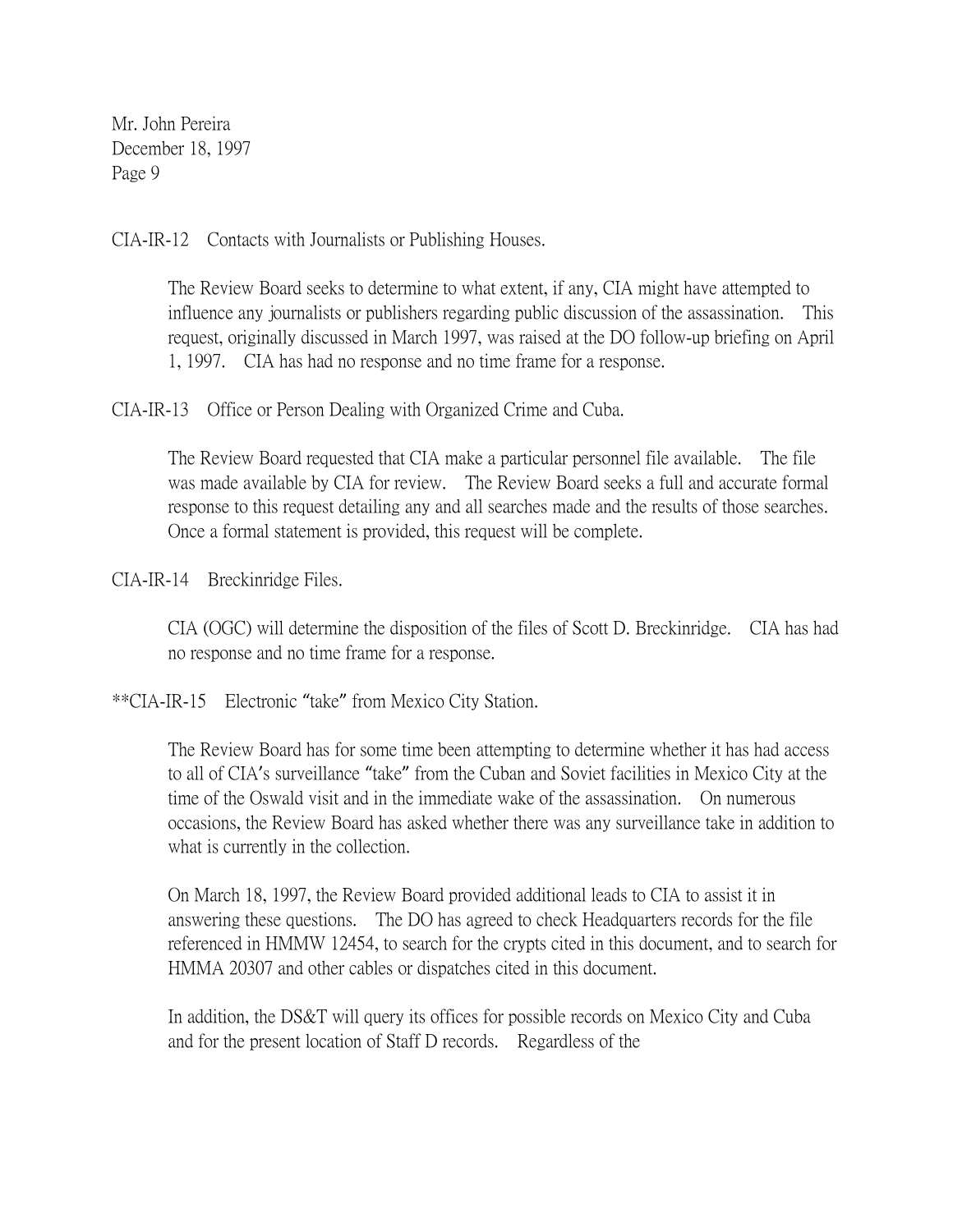> outcome of these particular searches, the Review Board continues to seek a full accounting for all surveillance conducted during the relevant time periods.

CIA-IR-16 U-2 Files.

DS&T has provided a folder title printout of U-2 materials for Review Board examination and has checked for records filed under Richard Bissell's name. The Review Board staff continues to review these indexes. The DS&T should continue to search for OSP files.

CIA-IR-17 DS&T Records on Castro Assassination Plots.

The DS&T records should be searched for any records on Castro assassination plots. The Review Board will provide possible search query suggestions from the 1967 IG Report.

CIA-IR-18 DO Office.

The Review Board has requested orally information about a particular DO office. Since January 1997, CIA has had no response and no time frame for a response.

CIA-IR-19 Computer Searches.

The Review Board has requested that full computer searches be conducted on all of the following people and organizations. The results of the searches should be documented. Once formal documentation of the completed searches has been provided, the request is complete.

| Name                   | Results/Comments                                           |
|------------------------|------------------------------------------------------------|
| 1. Spas Raikin         | This request is complete.                                  |
| 2. Leo Cherne          | ARRB awaits documentation.                                 |
| 3. Hunter Leake        | ARRB awaits documentation. HRG is checking for a DCD file. |
| 4. Marilyn Dutz Murret | This request is complete.                                  |
| 5. John McVickar       | ARRB awaits documentation.                                 |
|                        |                                                            |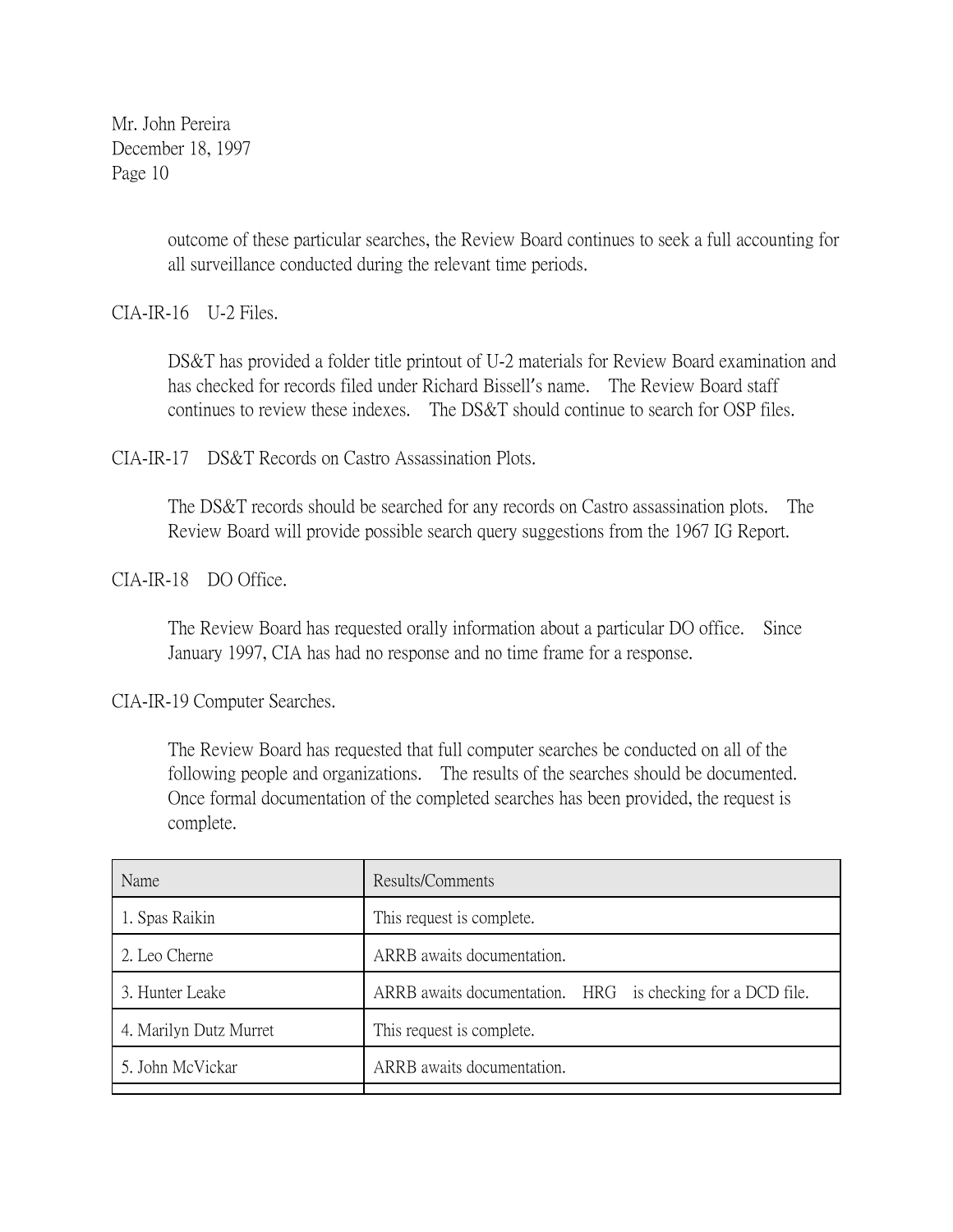| Name                                                        | Results/Comments                                        |
|-------------------------------------------------------------|---------------------------------------------------------|
| 6. Andy Anderson                                            | ARRB awaits documentation.                              |
| 7. Byron B. Morton, Jr.                                     | ARRB awaits documentation.                              |
| 8. Marie Cheatham                                           | ARRB awaits documentation.                              |
| 9. Paul Garbler                                             | ARRB awaits documentation.                              |
| 10. Verna Deane Brown                                       | ARRB awaits documentation.                              |
| 11. George Stanley Brown                                    | ARRB awaits documentation.                              |
| Howard Guebler<br>12.                                       | ARRB awaits documentation. HRG will check for files.    |
| Gordon Duane Novel<br>13.                                   | ARRB awaits documentation.<br>HRG will check for files. |
| Ed Butler<br>14.                                            | ARRB awaits documentation.<br>HRG will check for files. |
| 15.<br><b>INCA</b> (Information Council<br>of the Americas) | ARRB awaits documentation.<br>HRG will check for files. |
| Permindex<br>16.                                            | ARRB awaits documentation. HRG will check for files.    |

CIA-IR-20 Monster Plot.

This request is complete.

\*\*CIA-IR-21 Monthly Operational Reports for DRE.

In March 1997, the Review Board requested that the CIA search for monthly operational reports for the Cuban exile group Directorio Revolucionario Estudiantil (DRE) records for the period 1960-1964 with particular emphasis on the reports for August and November 1963. While some of the reports for this period already exist in the JFK Collection, others, including the reports for December 1962-April 1964, are missing. We understand that the CIA has done some research on the missing reports. We request a comprehensive memo on the creation and disposition of DRE records be provided for the Board. In addition, we request that the CIA work to discover the identity of "Howard," the CIA officer mentioned in the DRE files. We request his full name and Office of Personnel file be provided to the Board.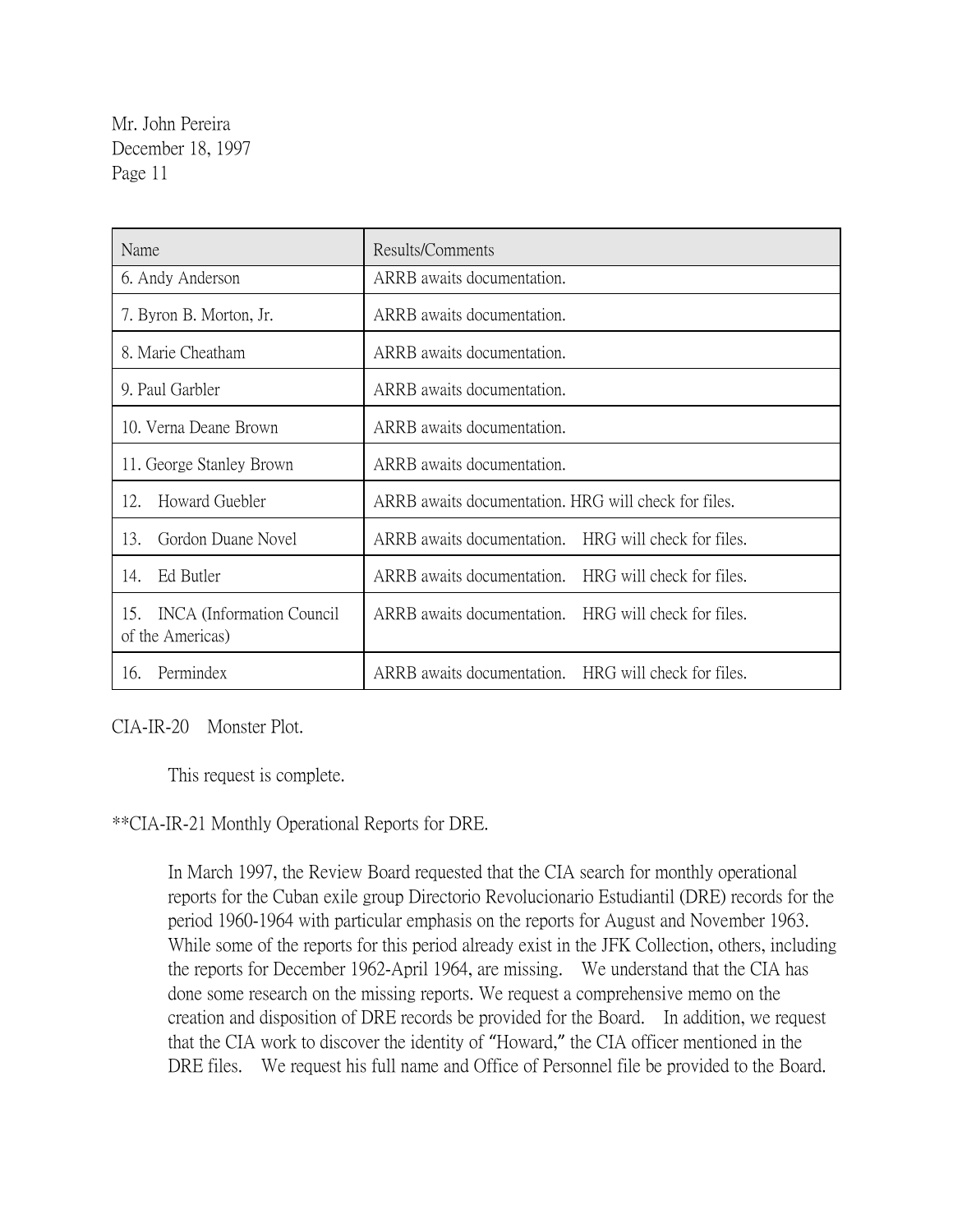\*\*CIA-IR-22 "A" File on Clay Shaw and Jim Garrison.

In July 1997, the ARRB staff was shown an "A" file on Clay Shaw which pre-dated a 201 file. We were also told that an "A" file on Jim Garrison also existed. The Shaw file was declared to be an assassination record and it was our understanding that both files were to be sent to HRG for processing. We have not yet received confirmation from HRG that the files are in process as assassination records.

CIA-IR-23 Watch Committee Files.

In his memoirs, George Ball reports that upon first hearing of the shots in Dallas he called DCI John McCone and asked him to activate the Watch Committee. McCone replied that he already had. The Review Board requests the files of the Watch Committee for the period January 1963-May 1964.

#### CIA-IR-24 Defector File.

The ARRB staff has identified documents on Lee Harvey Oswald from the Office of Security's "Defector File." It is our understanding that these documents are now being processed as assassination records. No further tasking on this subject is anticipated.

CIA-IR-25 Zapruder Film.

The Board has requested any and all records, not previously located in the Sequestered Collection, on any handling by the CIA of the Zapruder film. In particular, we are interested in any records of NPIC's handling of the Zapruder film or copies of the Zapruder film in November and December 1963. Any log books or indexes which would indicate the individuals involved in the processing and handling of any assassination films should be included in this request.

#### CIA-IR-26 Jordan James Pfuntner.

The Review Board requested that a complete search for any records on this individual be undertaken, including a search of the Interagency Source Register The ARRB staff provided HRG with additional identification data on this individual. The Review Board seeks a full and accurate formal response to this request. Once the formal statement documenting this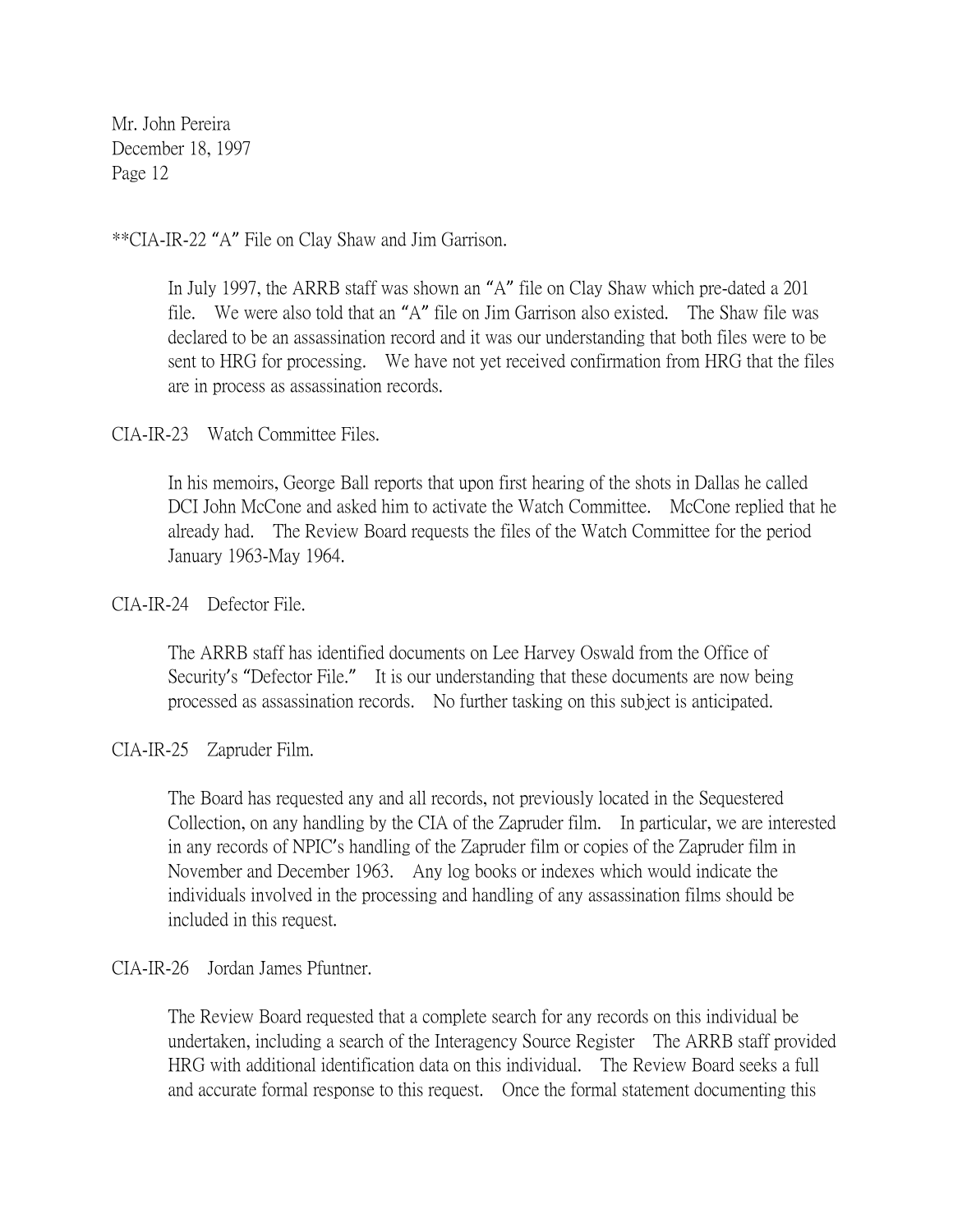search and its results is provided, this request will be complete.

CIA-IR-27 Security Files for Five Individuals.

The ARRB staff has reviewed Office of Security files for Richard Case Nagel, Gordon Novel, Jack Ruby, Harold Weisburg, and Walter Sheridan. The entire files for Gordon Novel, Jack Ruby, and Richard Case Nagel have been designated assassination records. Portions of the files for Harold Weisberg and Walter Sheridan will be designated assassination records. The Novel, Ruby, and Nagel files should be sent to HRG for processing. The Weisberg and Sheridan files should be sent to HRG for ARRB review.

CIA-IR-28 McCone Files.

In August 1997, the ARRB staff reviewed an index for the files of former DCI John McCone and identified some files to be reviewed for assassination records. A meeting should be set up to examine these files.

CIA-IR-29 Oswald Lewinter.

In November 1997, CIA provided a preliminary oral response to whether it has files on Mr. Oswald Lewinter. CIA should document its findings in writing. Once formal documentation of the completed searches has been provided, the request is complete.

CIA-IR-30 Cherepanov Papers.

In the fall of 1963, Paul Garbler, Chief of Station Moscow, copied a series of KGB papers from the American Department of the KGB's Second Directorate which had arrived at the embassy from Aleksandr Cherepanov. The Review Board requests to review these papers.

CIA-IR-31 Dulles Calendar.

In testimony before the Church Committee on May 4, 1977, Richard Bissell made reference to the existence of a calendar for former DCI Allen Dulles which would reflect all of Dulles' meetings. The Review Board requests the Dulles calendar for January 1959 through his resignation as DCI on November 29, 1961.

CIA-IR-32 AMWORLD.